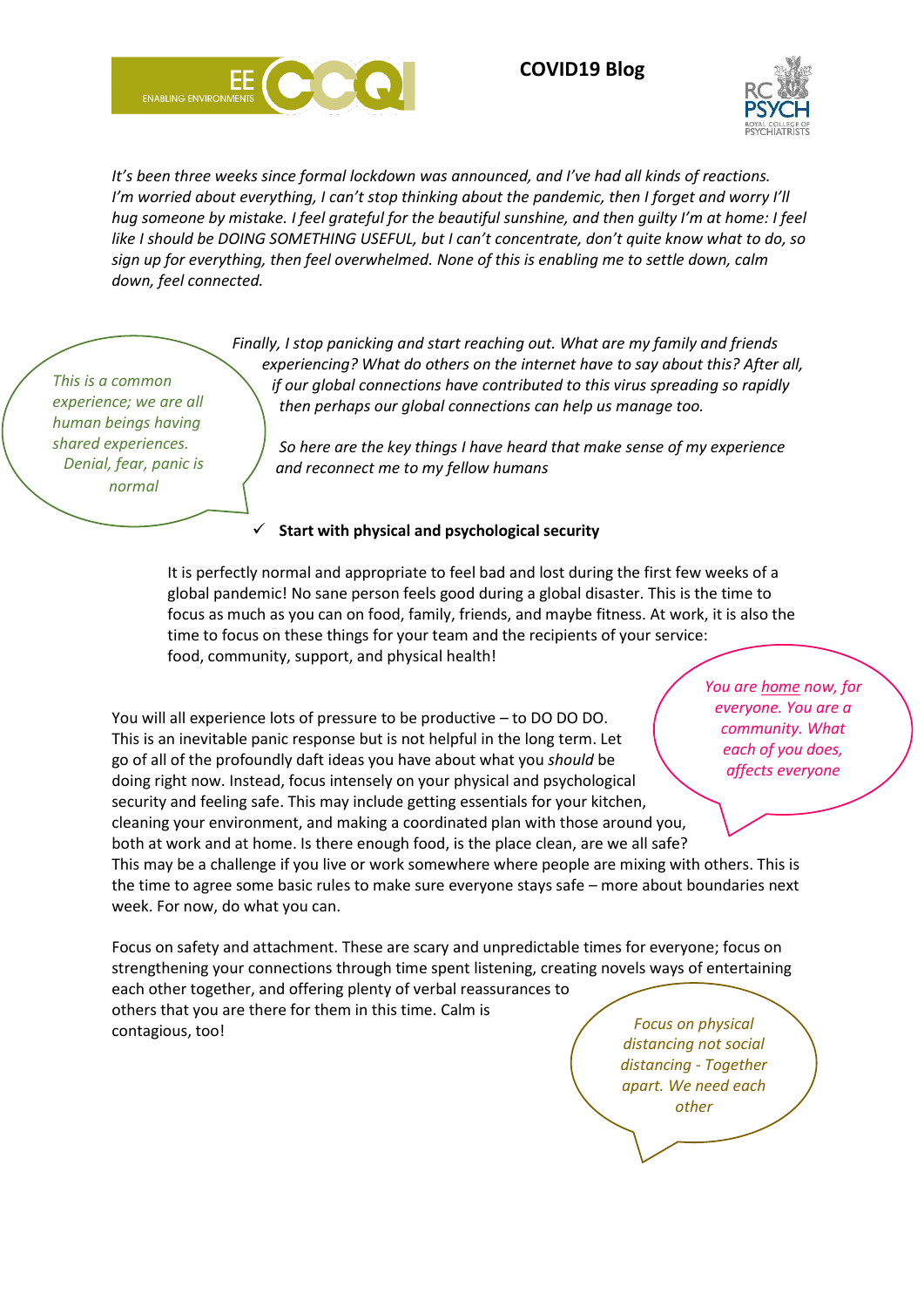## ✓ **Connect (reach out)**

Once you have established a safe base with everyone in your environment, really focus on connecting with people. This can be hard when everyone is socially isolating or physically distancing, which is why it is more important than ever.

We know human beings are social creatures, we need other people, and especially when we feel under threat. A global pandemic is a threat! We need reassurance and connection with our fellow humans more than ever now.

*In New Zealand their motto includes 'be kind'. Everyone's struggling in their own way*

**Reaching out to others** at this time is really important. If we look at what has happened spontaneously around the world we see Italians singing together on their balconies, virtual choirs springing up, neighbours taking their morning cuppa in the front garden and talking to each other, people hanging out of windows clapping together for the NHS. We need to really connect with people at least once daily for thirty minutes. Make sure you spend time every day talking to people, in your household, in your workplace. If you can use the tools, try FaceTime, Skype, Zoom, house party,

phone calls, texting—connect with other people to seek and provide support. Everyone needs this. Help other staff and residents do this too. They miss their family and friends as well.

**Helping others can really help.** By being at work and keeping everyone safe you are already doing a lot. A multitude of helping organisations have sprung up during this crisis, charities report more donations, the NHS has a huge response to their request for volunteers. Helping others at time of crisis makes us feel useful. Recording or writing messages of support for each other, making cards and gifts for family and friends, sharing belongings with others, anything that

*Good relationships and a good team will pay dividends now* 

helps us reach out and show we care; helping others gives us a sense of agency when things seem out of control.

**Reach out for help—your team is there for you**. If you have a psychologist as part of your team, try to connect with them, even at a distance. Ensure you and everyone around you keeps up with regular medication and support, and if you are having difficulty coping, seek out

help for the first time; - there are no prizes for suffering in silence. There are mental health services at the ready to help you through this crisis. There is help and support out there, any time of the day. As well as work support, and personal help during this crisis, think about how else you usually get help when things are hard, and take time to get that support now.

**Some people may need extra time**. Some people may find it difficult to communicate how they are feeling but may make a bid for attention and communication through acting out. There may be more helpful ways they can express themselves. Laughter and games can be cathartic and a helpful way for people to process their world and problem solve – more about this in week 3 Communication

*Remember that those with experience of trauma may be having a harder time.*